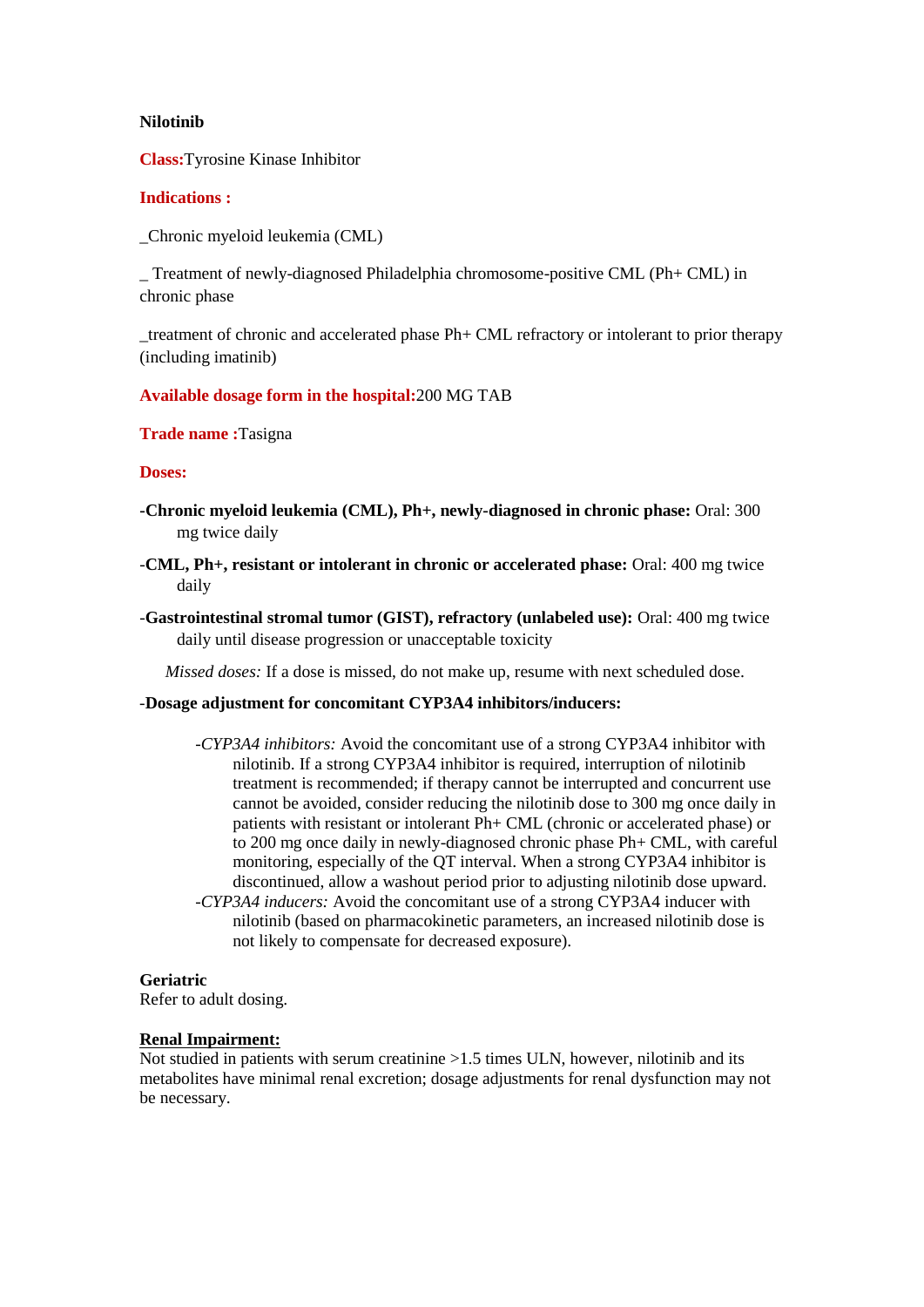# **Hepatic Impairment:**

**Note:** Dosage adjustment for impairment at treatment initiation (if possible, consider alternative therapies first); recommendations vary by indication.

- *-Newly-diagnosed Ph+ CML in chronic phase:* Mild-to-severe impairment (Child-Pugh class A, B, or C): Initial: 200 mg twice daily; may increase to 300 mg twice daily based on patient tolerability
- *-Resistant or intolerant Ph+ CML in chronic or accelerated phase:*
	- -Mild-to-moderate impairment (Child-Pugh class A or B): Initial: 300 mg twice daily; may increase to 400 mg twice daily based on patient tolerability
	- -Severe impairment (Child-Pugh class C): Initial: 200 mg twice daily; may increase to 300 mg twice daily and then further increased to 400 mg twice daily based on patient tolerability

## *-For hepatotoxicity during treatment:*

- -If bilirubin >3 times ULN (≥grade 3): Withhold treatment, monitor bilirubin, resume treatment at 400 mg once daily when bilirubin returns to  $\leq$ 1.5 times ULN ( $\leq$ grade 1)
- -If ALT or AST >5 times ULN ( $\geq$ grade 3): Withhold treatment, monitor transaminases, resume treatment at 400 mg once daily when ALT or AST returns to  $\leq$ 2.5 times ULN ( $\leq$ grade 1)

## **Adjustment for Toxicity**

## **-Dosage adjustment for hematologic toxicity:**

- ANC <1000/mm<sup>3</sup> and/or platelets <50,000/mm<sup>3</sup>: Withhold treatment, monitor blood counts
- If ANC >1000/mm<sup>3</sup> and platelets >50,000/mm<sup>3</sup> within 2 weeks: Resume at prior dose
- If ANC <1000/mm<sup>3</sup> and/or platelets <50,000/mm<sup>3</sup> for >2 weeks: Reduce dose to 400 mg once daily

## **-Dosage adjustment for nonhematologic toxicity:**

- Amylase or lipase >2 times ULN (≥grade 3): Withhold treatment, monitor serum amylase or lipase, resume treatment at 400 mg once daily when lipase or amylase returns to  $\leq$ 1.5 times ULN ( $\leq$ grade 1)
- Lipase increases in conjunction with abdominal symptoms: Withhold treatment and consider diagnostics to exclude pancreatitis.
- Clinically-significant moderate or severe nonhematologic toxicity: Withhold treatment, upon resolution of toxicity, resume at 400 mg once daily; may escalate back to initial dose (300 mg twice daily or 400 mg twice daily depending on indication) if clinically appropriate.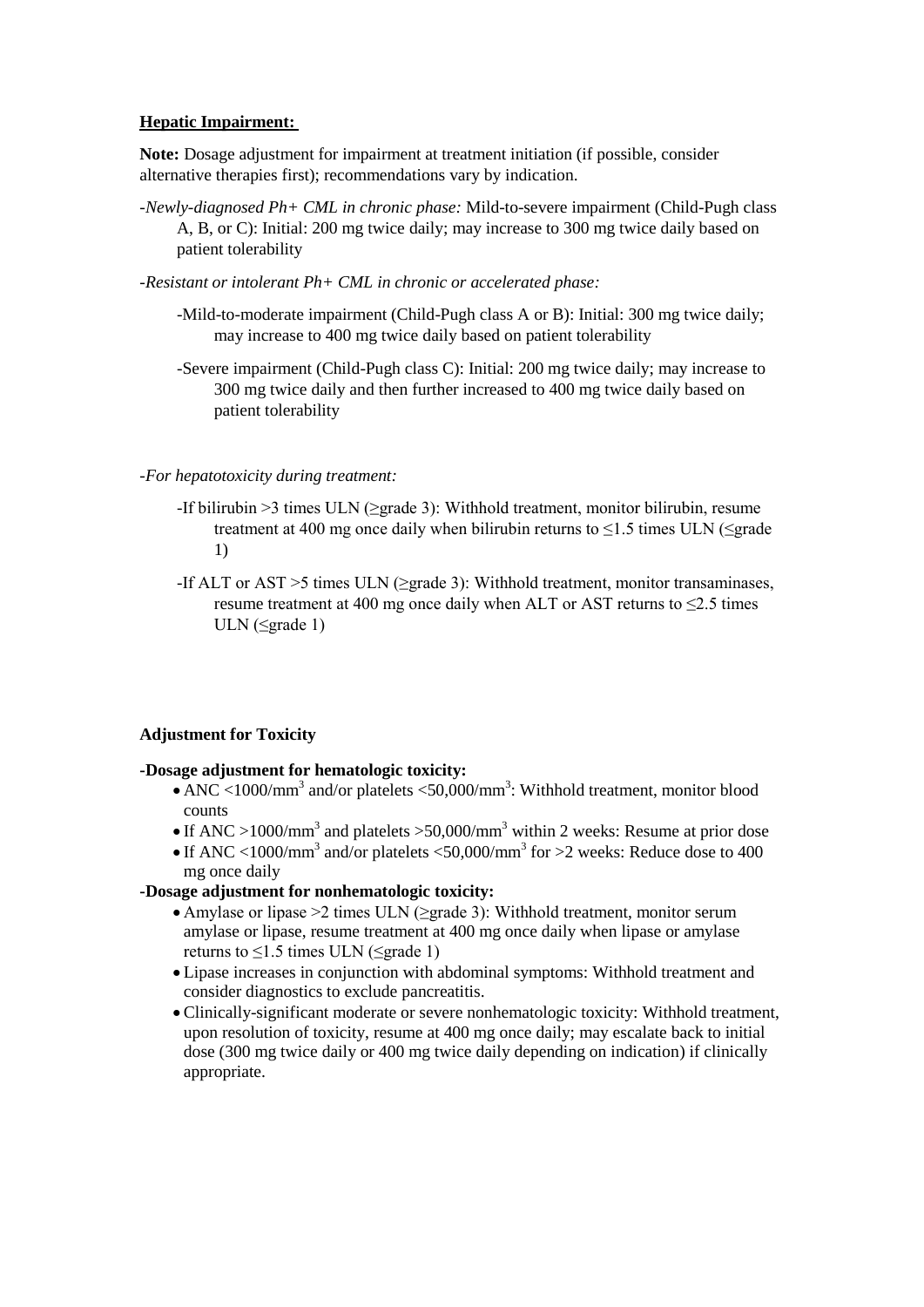- **-Dosage adjustment for QT prolongation: Note:** Repeat ECG ~7 days after any dosage adjustment.
	- $\bullet$   $\overline{OT_c} > 480$  msec: Withhold treatment, monitor and correct potassium and magnesium levels; review concurrent medications.
		- o If  $\overline{OT_cF}$  returns to <450 msec and to within 20 msec of baseline within 2 weeks: Resume at prior dose.
		- $\circ$  If QT<sub>c</sub>F returns to 450-480 msec after 2 weeks: Reduce dose to 400 mg once daily.
		- o If  $\overline{QT}$ <sub>c</sub>F >480 msec after dosage reduction to 400 mg once daily: Discontinue treatment.

#### **Common side effect :**

>10%:

Cardiovascular: Peripheral edema (8% to 15%), hypertension (10% to 11%)

- Central nervous system: Headache (20% to 35%), fatigue (21% to 32%), fever (11% to 28%), insomnia (7% to 12%)
- Dermatologic: Rash (29% to 38%), pruritus (20% to 32%), alopecia (11% to 13%)
- Endocrine & metabolic: Hypophosphatemia (grades 3/4: 5% to 17%), hyperglycemia (grades 3/4: 6% to 12%)
- Gastrointestinal: Nausea (20% to 37%), vomiting (11% to 29%), diarrhea (14% to 28%), constipation (17% to 26%), lipase increased (1% to  $\geq$ 10%; grades 3/4: 7% to 18%), abdominal pain (12% to 17%), anorexia (12% to 15%)
- Hematologic: Neutropenia (grades 3/4: 12% to 42%; median duration: 15 days), thrombocytopenia (grades 3/4: 10% to 42%; median duration: 22 days), anemia (grades 3/4: 4% to 27%)
- Hepatic: Hyperbilirubinemia ( $\geq 10\%$ ; grades 3/4: 4% to 9%), ALT increased ( $\geq 10\%$ ; grades  $3/4$ :  $4\%$ ), AST increased ( $\geq 10\%$ ; grades  $3/4$ :  $1\%$  to  $3\%$ )
- Neuromuscular & skeletal: Arthralgia (16% to 26%), limb pain (11% to 20%), myalgia (14% to 19%), back pain (14% to 17%), weakness (11% to 16%), bone pain (14% to 15%), muscle spasm (11% to 15%), musculoskeletal pain (11% to 12%)
- Respiratory: Cough (14% to 27%), nasopharyngitis (15% to 24%), dyspnea (9% to 15%), upper respiratory tract infection (≤15%), oropharyngeal pain (7% to 11%)

Miscellaneous: Night sweats (12% to 27%), flu-like syndrome (11%)

# 1% to 10%:

- Cardiovascular: Arterial stenosis (5% to 6%), cerebrovascular accident (5% to 6%), peripheral arterial occlusive disease (5% to 6%), angina, arrhythmia (including AV block, atrial fibrillation, bradycardia, cardiac flutter, extrasystoles, and tachycardia), chest pain (including noncardiac), flushing, palpitation, QT interval prolonged
- Central nervous system: Dizziness (10%), anxiety, depression, dysphonia, hypoesthesia, malaise, pain, vertigo